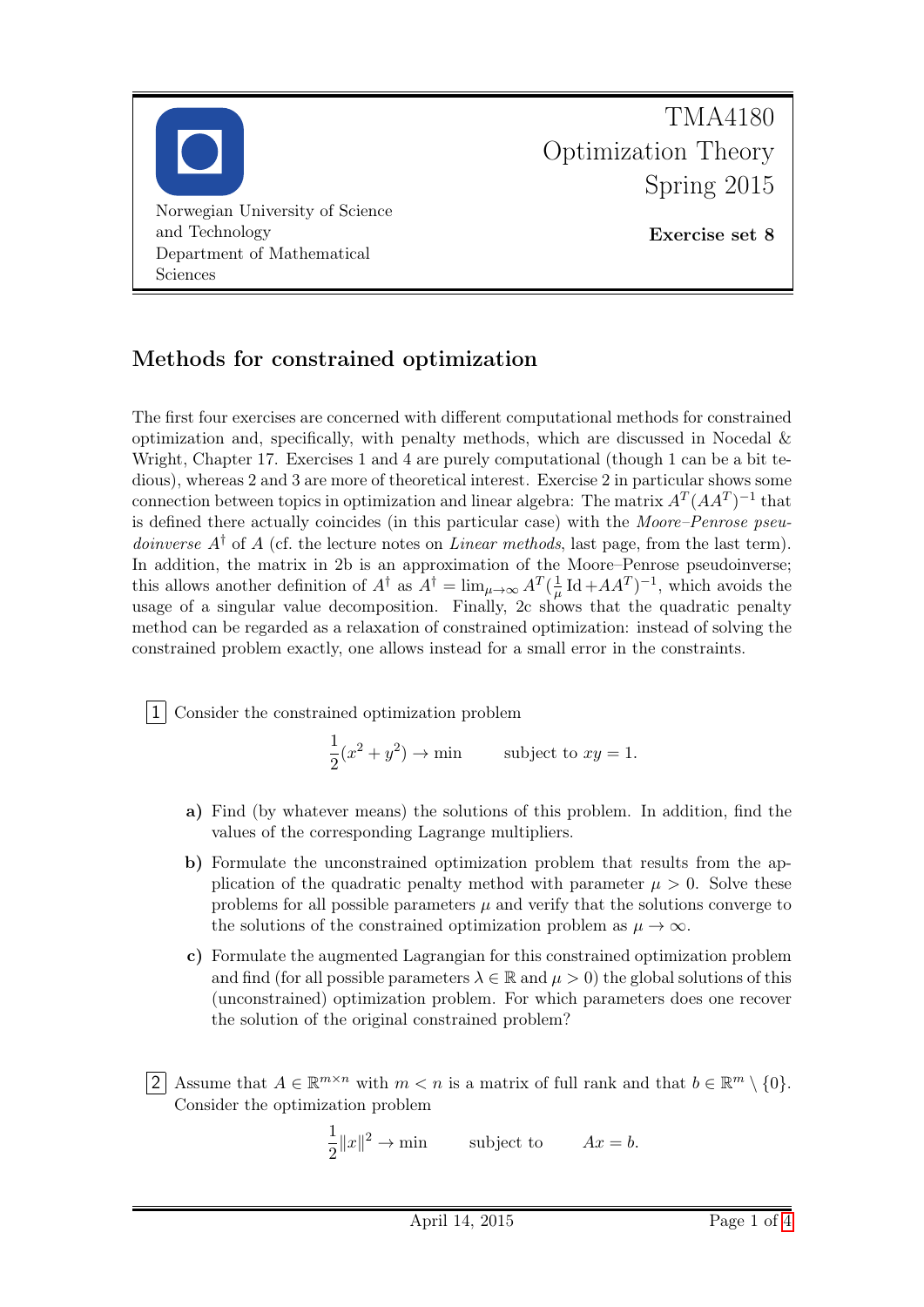a) Formulate the KKT-conditions for this problem and show that the unique solution is given by

$$
x^* = A^T (AA^T)^{-1}b.
$$

b) Formulate the quadratic penalty method for this constrained optimization problem, and show that the unique minimizer with parameter  $\mu > 0$  is given by

$$
x_\mu := A^T \Big(\frac{1}{\mu} \operatorname{Id} + AA^T\Big)^{-1}b
$$

with Id  $\in \mathbb{R}^{m \times m}$  denoting the identity matrix.

c) Now consider the optimization problem

$$
\frac{1}{2}||x||^2 \to \min \qquad \text{subject to} \qquad \frac{1}{2}||Ax - b||^2 \le \varepsilon
$$

for some  $\varepsilon > 0$ , and denote its solution by  $\hat{x}_{\varepsilon}$ . Show that either  $\frac{1}{2}||b||^2 \leq \varepsilon$  (in which case  $\hat{x}_{\varepsilon} = 0$ , or there exists  $\mu > 0$  such that  $\hat{x}_{\varepsilon} = x_{\mu}$ .

3 Find an equality constrained optimization problem, for which the augmented Lagrangian is unbounded for all Lagrange parameters  $\lambda$  and every parameter  $\mu > 0$ .

4 Consider the optimization problem

$$
\frac{1}{2}(x^2 + y^2) \to \min \qquad \text{subject to } x = 1.
$$

Compute for every parameter  $\mu > 0$  the minimizers of the non-smooth penalty function  $\Phi_1(x;\mu)$ . For which parameters do these minimizers coincide with the minimizer of the constrained problem?

## Convex analysis

The following six examples are concerned with convex functions, their subdifferentials and their conjugates. You find all the theory and notation needed to solve these problems in the lecture notes on convex analysis on the course webpage.

5 Assume that  $f: \mathbb{R} \to \mathbb{R}$  is convex and that  $g: \mathbb{R} \to \mathbb{R}$  is convex and monotoneously increasing. Show that the function  $g \circ f$  is convex.

6 Prove that the function  $f: \mathbb{R} \to \mathbb{R} \cup \{+\infty\}, f(x) = -\sqrt{x}$  for  $x \geq 0$  and  $f(x) = +\infty$ , is convex, and compute its subdifferential  $\partial f(x)$  for every  $x \geq 0$ .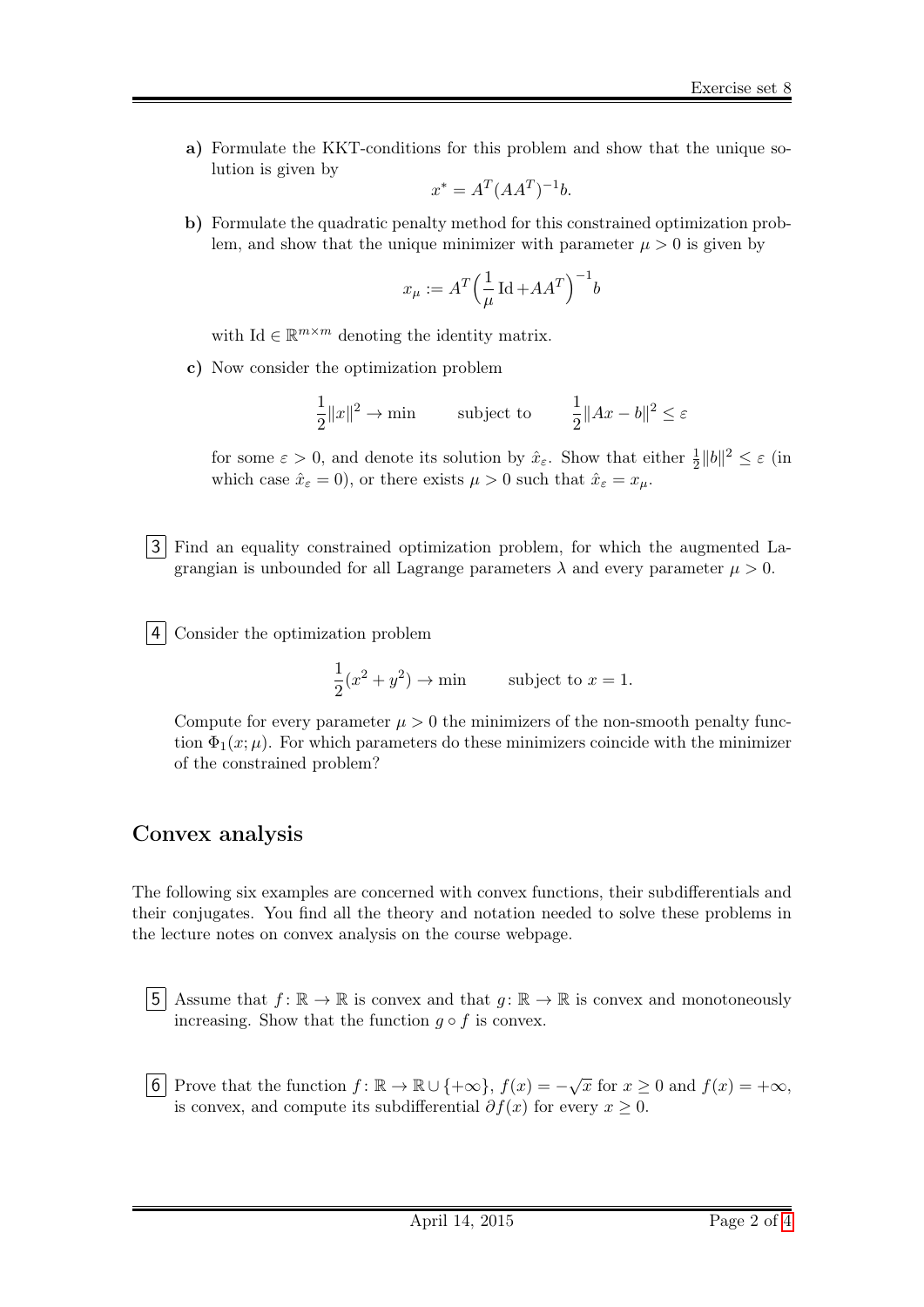7 Compute the convex conjugate of the function  $f: \mathbb{R} \to \mathbb{R}$ ,  $f(x) = e^x$ .

8 Prove that the function  $f: \mathbb{R}^2 \to \mathbb{R} \cup \{+\infty\},\$ 

$$
f(x,y) = \begin{cases} x^2/y & \text{if } y > 0, \\ 0 & \text{if } x = 0, \\ +\infty & \text{else,} \end{cases}
$$

is convex and compute its subdifferential whenever it exists.

**9** The *Huber function*  $f: \mathbb{R} \to \mathbb{R}$  is defined as

$$
f(x) = \begin{cases} \frac{1}{2}x^2 & \text{if } |x| \le 1, \\ |x| - \frac{1}{2} & \text{if } |x| > 1. \end{cases}
$$

Show that this function is convex, and compute its conjugate  $f^*$ .

10 Assume that  $f: \mathbb{R}^n \to \mathbb{R} \cup \{+\infty\}$  is strictly convex and that  $x \neq y \in \mathbb{R}^n$ . Prove that  $\partial f(x) \cap \partial f(y) = \emptyset.$ 

## Calculus of variations

The last set of exercises is concerned with calculus of variations in a one-dimensional settings. Mainly, you are asked to derive and solve the Euler–Lagrange equations for certain variational problems. Note that it will be necessary in problem 12b to find additionally the correct boundary condition at  $x = 1$ .

11 Let  $\ell > 0$ ,  $a, b > 0$ , and let  $y: (0, \ell) \to \mathbb{R}_{\geq 0}$  be a non-negative function. Denote by  $S(y)$  the surface of the body defined by rotating y around the x-axis. Then

$$
S(y) = 2\pi \int_0^{\ell} y(x)\sqrt{1+y'(x)^2} \, dx.
$$

- a) Formulate the Euler–Lagrange equation for this variational functional.
- b) Verify that solutions of the Euler–Lagrange equation have the form

$$
y(x) = A \cosh\left(\frac{x - B}{A}\right)
$$

for parameters  $A > 0$  and  $B \in \mathbb{R}$ .